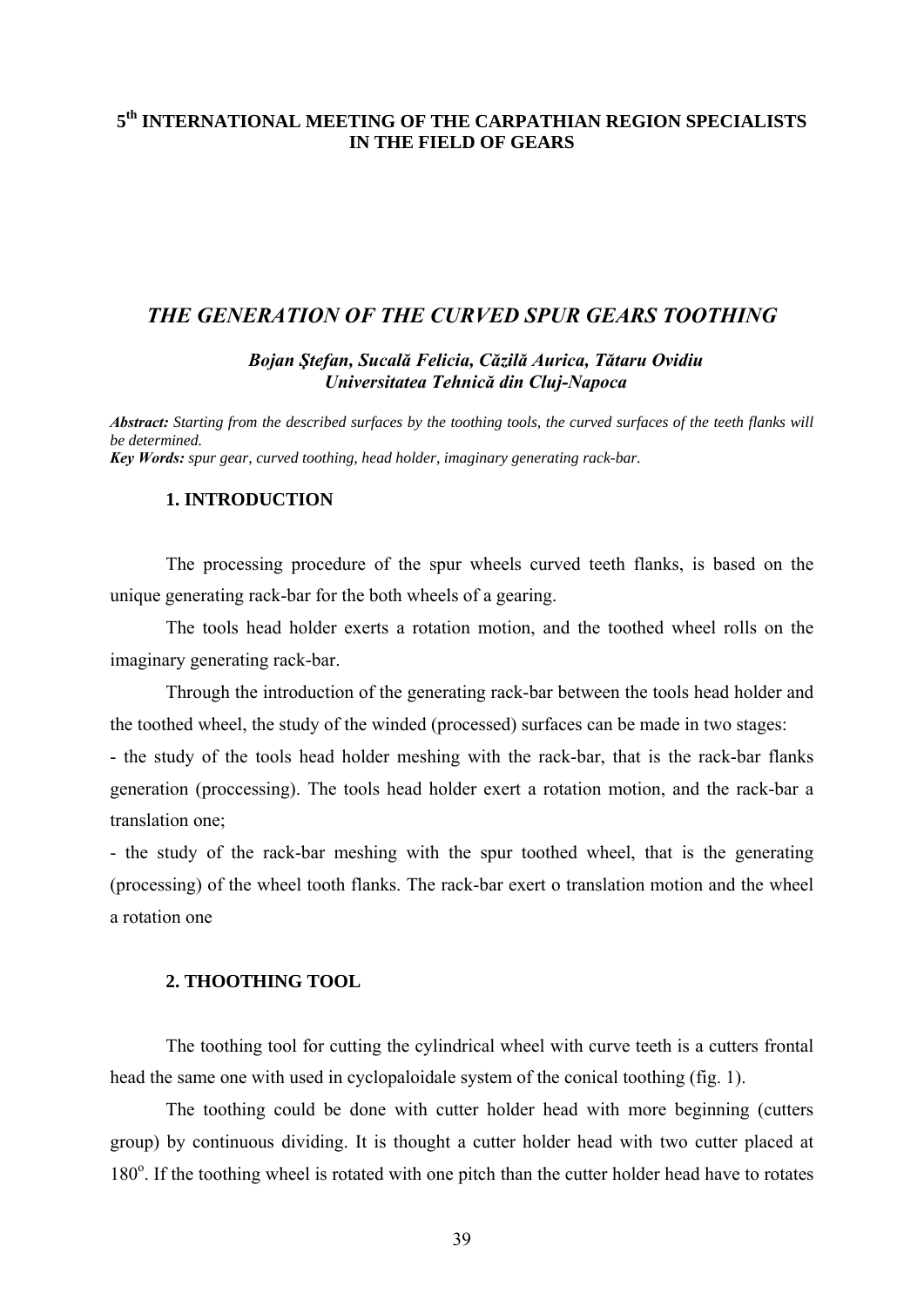complete ones so that a cutter to cut a flank, and before that the another one cutter to cut the opposite flank which is find at p/2 distance.



**Fig. 1.** *The tools head holder*

If the fly circles radiuses of the cutters are equals the convex and concave flank result with the same curvature and localization of the contact spot could be realized by modifying the radius of curvature.

The tool from figure 1 has one inner cutter and one external cutter, which finishing the convex flank respectively the concave flank of the curve tooth.

The cutters cutting edges is defined in own system  $\Sigma_{\text{mie}}(O_{\text{mie}}X_{\text{mie}})$  with column matrix:

$$
M_{\text{mie}} = \begin{vmatrix} X_{\text{mie}} \\ Y_{\text{mie}} \\ Z_{\text{mie}} \\ t \end{vmatrix} = \begin{vmatrix} htg \alpha_n \\ 0 \\ h \\ 1 \end{vmatrix}
$$
 (1)

where  $\alpha_n$  - is the angler between the cutting edge with positive direction of the axes O<sub>mie</sub>Z<sub>mie</sub>; h – a parameters of the cutting edge representing the distance from a certain point  $P_{ie}$ of the cutting edge to the plane O<sub>mie</sub>x<sub>mie</sub>y<sub>mie</sub>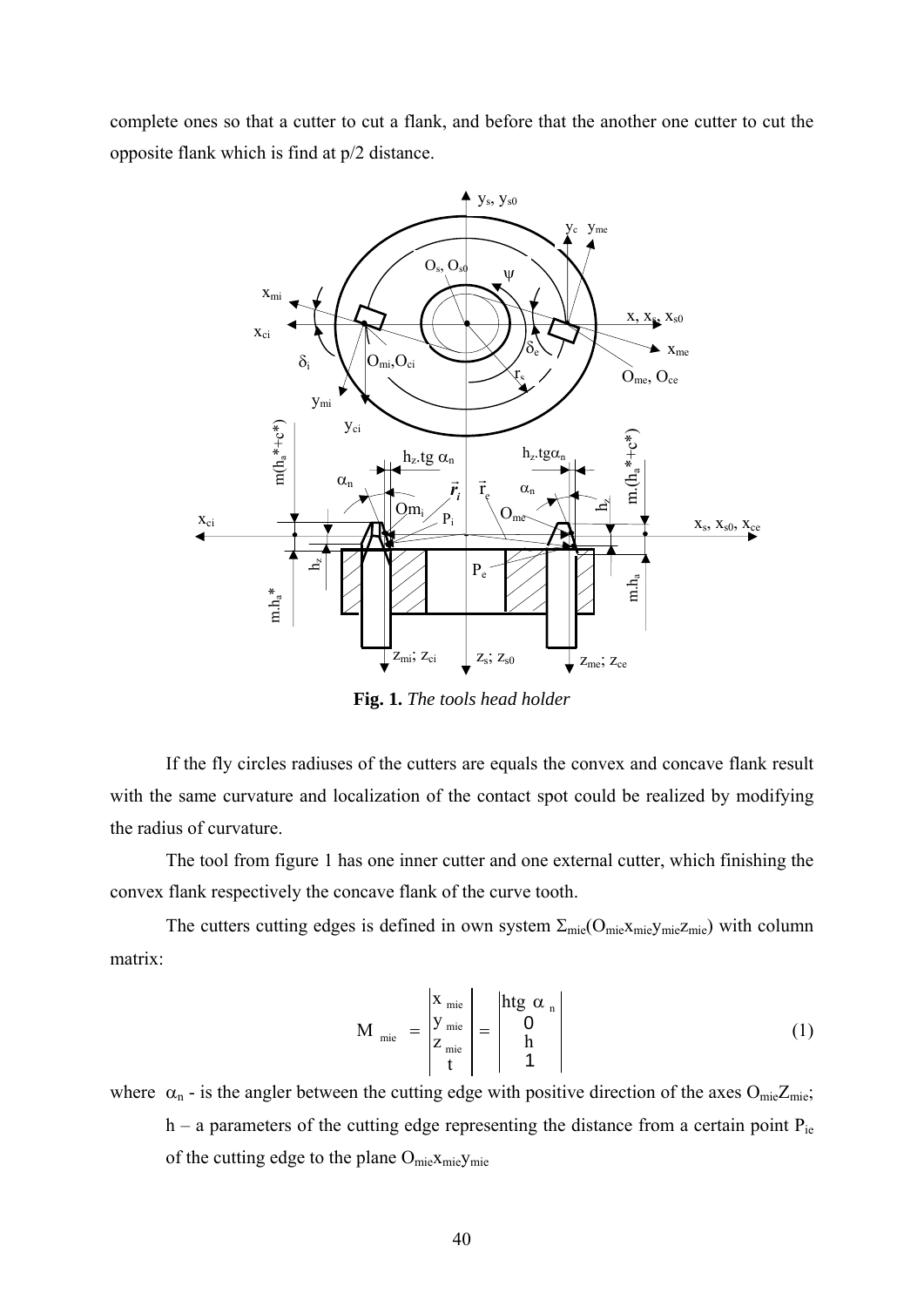The parameter t represents the unit of time.

The surfaces  $S_{ie}$  describe by points  $P_{ie}$  belong the cutting edges of the cutter holder head rotation arround axe O<sub>s</sub>z<sub>s</sub> are given by the relations, that if  $\delta_{ie} \neq 0$  represent the rotation hyperboloide and if  $\delta_{ie} = 0$  are conical surfaces:

$$
M_{s_{ie}} = \begin{vmatrix} x_{s_{ie}} \\ y_{s_{ie}} \\ z_{s_{ie}} \\ 1 \end{vmatrix} = \begin{vmatrix} \mp r_s \cos \psi_{ie} + htg\alpha_n \cos(\psi_{ie} - \delta_{ie}) \\ \mp r_s \sin \psi_{ie} + htg\alpha_n \sin(\psi_{ie} - \delta_{ie}) \\ h \\ 1 \end{vmatrix}.
$$
 (2)

#### **3. THE DETERMINATION OF THE IMAGINARY RACK-BAR SURFACES**

It is considered the tools head holder (fig. 2) on which the coordinate systems, previously presented, are fixed and which exert a rotation motion with the angular speed  $\overline{\omega}_{s}$  oriented in the



**Fig. 2.** *The generation of the imaginary rack-bar teeth flan*ks

positive sense of the axis  $O<sub>s</sub>z<sub>s</sub>$ , and the opposite mobile body, which represents a toothed wheel with an infinite teeth number and which exert a translation motion with the velocity  $\bar{v}_t$ ,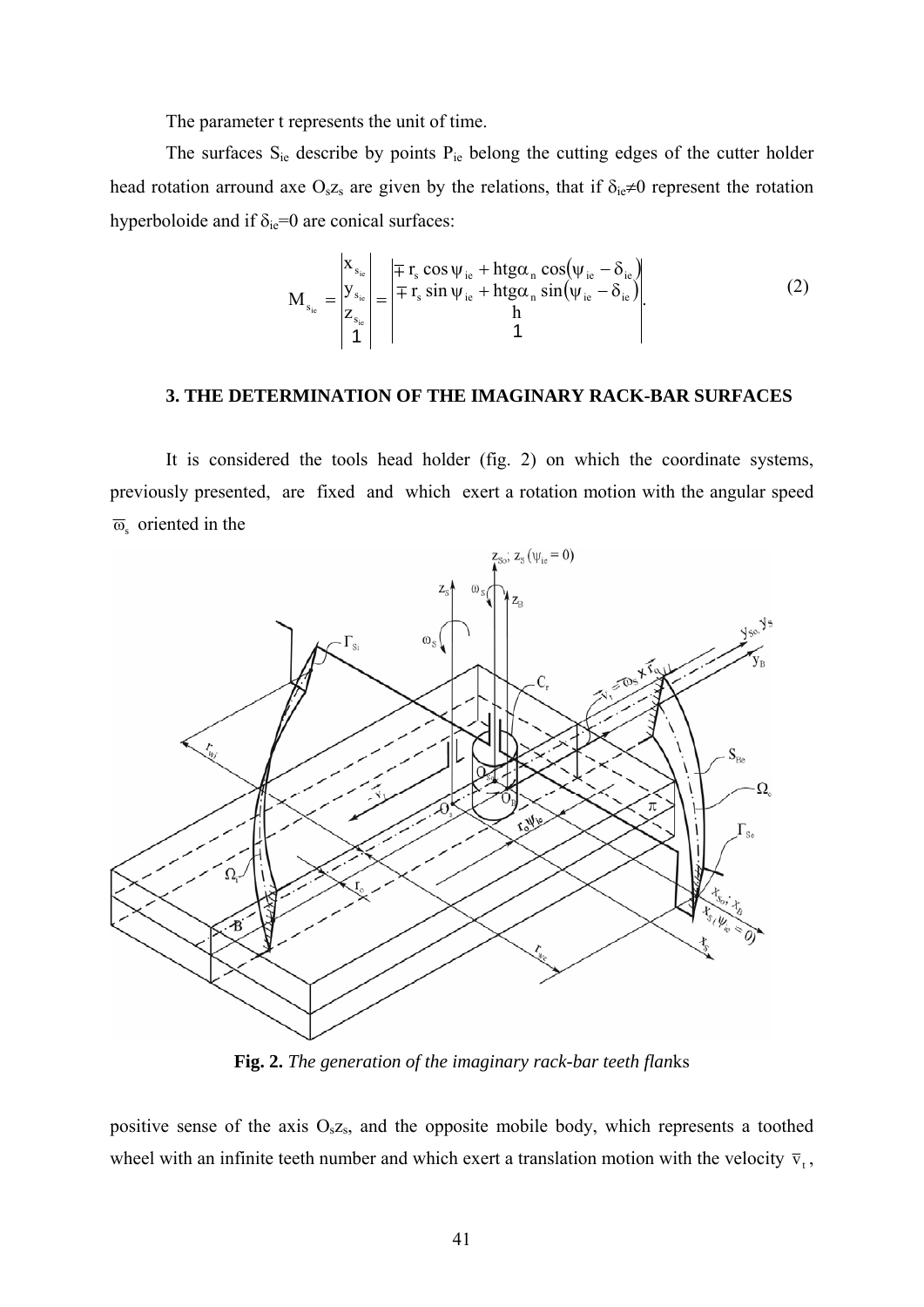so that no sliding speed to exist in the plane B, belonging to the opposite mobile body and the cylinder C<sub>r</sub> of radius r<sub>0</sub> connected to the tools head holder. Therefore:  $\overline{v}_t = \overline{\omega}_s \times \overline{r}_o$ .

One has to solve the problem of the surfaces S<sub>Bie</sub> determination, which are processed by the tools cutting edges in the opposite mobile body. In these conditions, the plane B becomes a fixed centroide (basis), the cylinder  $C_r$  mobile centroide (rolling) and  $C_r$ generator, tangent to the plane B, instantaneous rotation axis.

One has to remark that if the points  $P_{ie}$  move along the afferent cutting edges  $\Gamma_{sie}$  and the instantaneous rotation centers have a corresponding motion, on the instantaneous rotation axis, it results resembling curves on the surfaces S<sub>Bie</sub>.

Therefore the surfaces  $S_{Bie}$  are made of the resembling curves described by the points  $P_{\rm sie}$ , which displaces along the afferent cutting edges, in parallel planes with  $O_s x_s y_s$ , which contain them, the tools head holder effecting a rotation motion around the axis  $O_{s}z_{s}$  and a translation one parallel to  $O<sub>s</sub>y<sub>s</sub>$  (fig. 3).



Fig. 3. Directrix curves of the teeth flanks in the rolling plane

The coordinates of a certain point belonging to the surfaces  $S_{Bie}$  are given by matrix:

$$
\begin{vmatrix} \mathbf{x}_{\text{Bie}} \\ \mathbf{y}_{\text{Bie}} \\ \mathbf{z}_{\text{Bie}} \end{vmatrix} = \begin{vmatrix} \mp r_{\text{wie}} \cos \psi_{\text{ie}} + h_z t g \alpha_{\text{n}} \cos(\psi_{\text{ie}} - \delta_{\text{ie}}) - r_{\text{o}} \\ \mp r_{\text{wie}} \sin \psi_{\text{ie}} + h_z t g \alpha_{\text{n}} \sin(\psi_{\text{ie}} - \delta_{\text{ie}}) - r_{\text{o}} \psi_{\text{ie}} \\ h_z \\ 1 \end{vmatrix}
$$
(3)

where:  $\psi_{ie}$  and  $h_z$  are the surfaces parameters.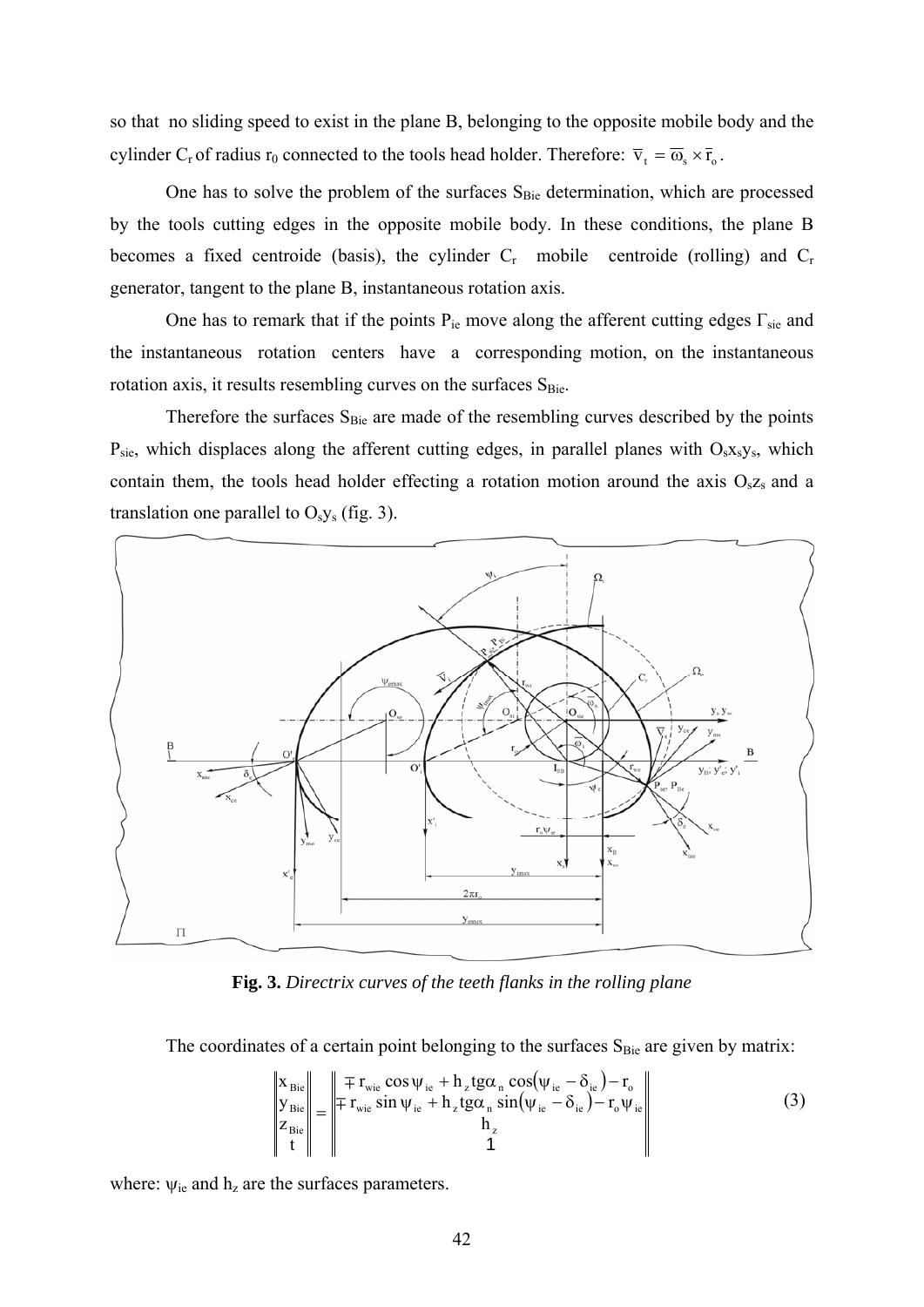Graphical, the surfaces  $S_{Bie}$  are presented in figure 4, by means of the calculus programme.



**Fig. 4.** *The graphical representation of the rack-bar teeth flanks surface***s**

For determine the surface equations covered by surface  $S_{Bie}$  of the generatrix flank rack in bodies  $C_1$  and  $C_2$ , it is take account two reference system jointly with rack  $O_{ie}x_{ie}y_{ie}z_{ie}$ (fig. 5). With parallel axes of system  $O_Bx_By_Bz_B$  but with origin points moved at  $y_{iemax}$  given the  $O_B$  on  $y_B$  axe. The wheel 1 and 2 are jointed the fix systems  $O_{10}x_{10}y_{10}z_{10}$  respectively  $O_2$ x<sub>2</sub>y<sub>2</sub>z<sub>2</sub> with the axes parallels with system  $O_{ie}$ <sub>x<sub>ie</sub>y<sub>ie</sub>z<sub>ie</sub> but with the origin points moved with</sub> -  $r_1$  along the axe  $z_{ie}$  for wheel 1 and +  $r_2$  for wheel 2. Also the wheels are more jointed with the system  $O_1x_1y_1z_1$  respectively  $O_2x_2y_2z_2$  connected with these.

The coordinates of a generatrix points  $P_{\text{Bie}}$  in system  $O_{ie}x_{ie}y_{ie}z_{ie}$  are given by matrix:

$$
M_{ie}^{'} = \begin{vmatrix} x_{ie}^{'} \\ y_{ie}^{'} \\ z_{ie}^{'} \\ t \end{vmatrix} = \begin{vmatrix} \mp r_{wie} \cos \psi_{ie} + h_z t g \alpha_n \cos(\psi_{ie} - \delta_{ie}) - r_o \\ \mp r_{wie} \sin \psi_{ie} + h_z t g \alpha_n \sin(\psi_{ie} - \delta_{ie}) - r_o \psi_{ie} + y_{iemax} \\ h_z \\ 1 \end{vmatrix}, \tag{4}
$$

the size  $y_{\text{iemax}}$  representing the maximum value of the ordinate curve described in plane  $(\pi)$ related to the system  $O_Bx_By_Bz_B$ .

The coordinates of points  $P_{Bie}$  overlapping through the points  $P_{12ie}$  in system  $O_1x_1y_1z_1$ respectively  $O_2x_2y_2z_2$  will constitute the coordinates of points belonging to the teeth flanks.

# **4. CONCLUSIONS**

The surfaces which bounding the teeth of the gear wheel have been determinate like rolling surface of the generatrix tooth flank of rack bar in it translation, the teeth wheel made the pure rotation around wheels axes.